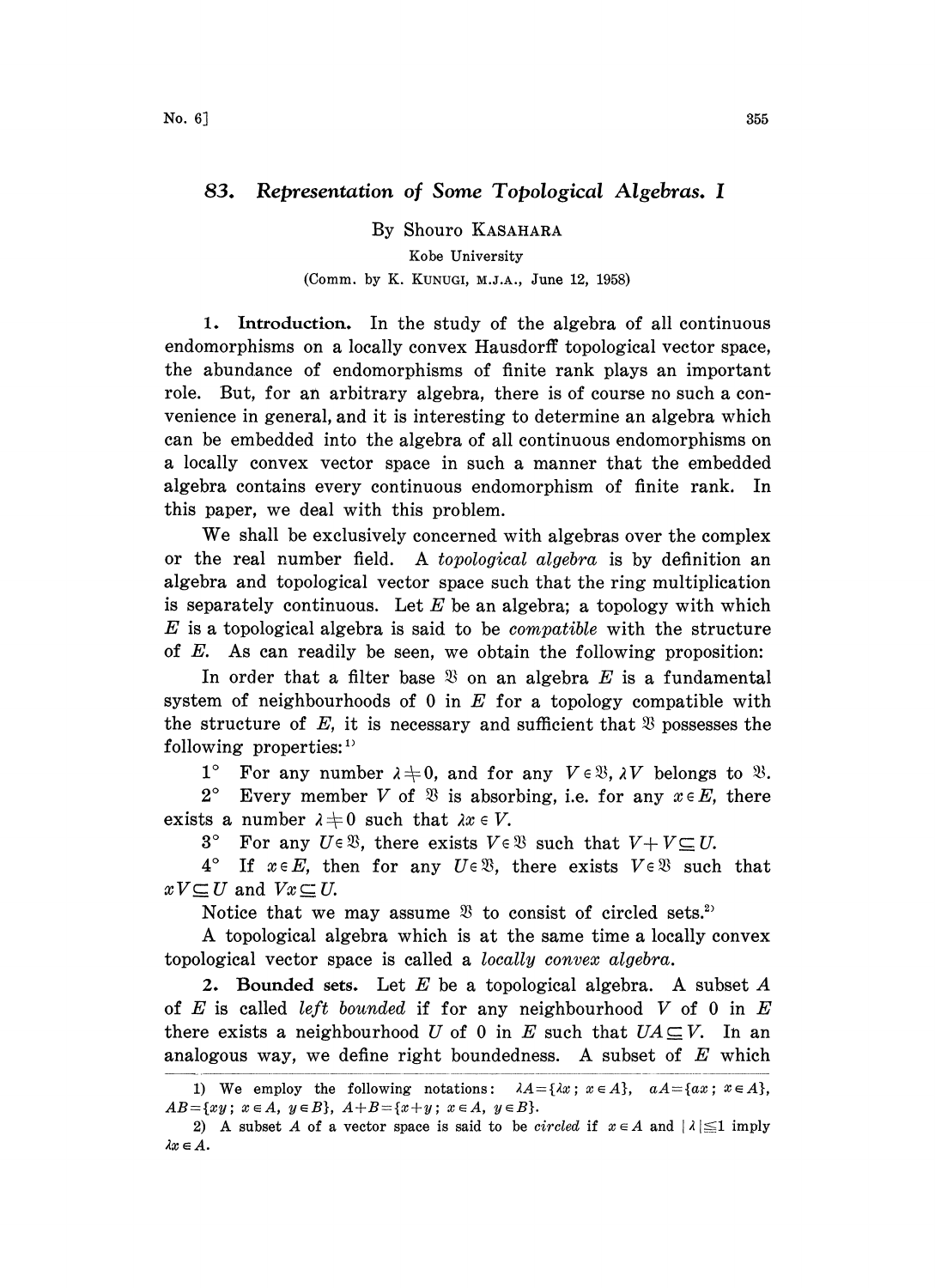356 S. KASAHARA [Vol. 34,

is both left bounded and right bounded is termed hyperbounded. We say that a subset  $A$  of  $E$  is *bounded* whenever it is bounded as a subset of the topological vector space  $E$ , that is, if, for any neighbourhood V of 0 in E there exists a number  $\lambda + 0$  such that  $\lambda A \subseteq V$ .

The proofs of the following propositions are all straightforward:

(1) Every subset of a left (right) bounded set is left (right) bounded, and so the intersection of an arbitrary non-void family of left (right) bounded sets is left (right) bounded.

(2) The union of a finite number of left (right) bounded sets is left (right) bounded.

(3) If A is left (right) bounded, then so is  $\lambda A$  for any number  $\lambda$ .

 $(4)$  If A and B are both left (right) bounded, then AB and  $A+B$  are both left (right) bounded.

(5) The closure of a left (right) bounded set is left (right) bounded.

 $(6)$  If A is left bounded and if B is bounded, then BA is bounded.

(7) If  $A$  is right bounded and if  $B$  is bounded, then  $AB$  is bounded.

 $(8)$  If E is locally convex, then the convex hull of a left (right) bounded set is left (right) bounded.

(9) If  $E$  has an identity, then every left (right) bounded set is bounded.

The property  $4^{\circ}$  of the fundamental system of neighbourhoods of 0 shows that every finite set in  $E$  is hyperbounded. Therefore, from (4) it follows that, for any  $x \in E$ , the sets xA, Ax and  $x+A$  are left (right) bounded if A is left (right) bounded. By  $(6)$  and  $(7)$ , we see further that if A is bounded, then the sets  $xA$  and  $Ax$  are both bounded for any  $x \in E$ .

Let A and V be two subsets of E. We shall denote by  $W_i(A, V)$ the set of all elements  $x \in E$  such that  $xA \subseteq V$ , and by  $W_r(A, V)$  the set of all elements  $x \in E$  such that  $Ax \subseteq V$ .

**THEOREM 1.** Let E be a topological algebra. If E is a t-space,<sup>3)</sup> then every bounded set in  $E$  is hyperbounded.

Proof. Let A be a bounded set in  $E$ . To prove that A is left bounded, it is sufficient to show that the set  $W<sub>i</sub>(A, V)$  is a neighbourhood of 0 in  $E$  for any closed convex and circled neighbourhood  $V$  of 0 in  $E$ . Now let  $x$  be an arbitrary element of  $E$ , then there exists a number  $\lambda \neq 0$  such that  $\lambda xA \subseteq V$ , as we have pointed out above. Hence the set  $W<sub>l</sub>(A, V)$  is absorbing. Suppose that x does not belong to  $W<sub>i</sub>(A, V)$ , then we can find an element a of A such that  $xa \in V$ , and

<sup>3)</sup> In French "espace tonnelé". Cf. N. Bourbaki: Espaces Vectoriels Topologiques, Chaps. III-V, Hermann, Paris (1955).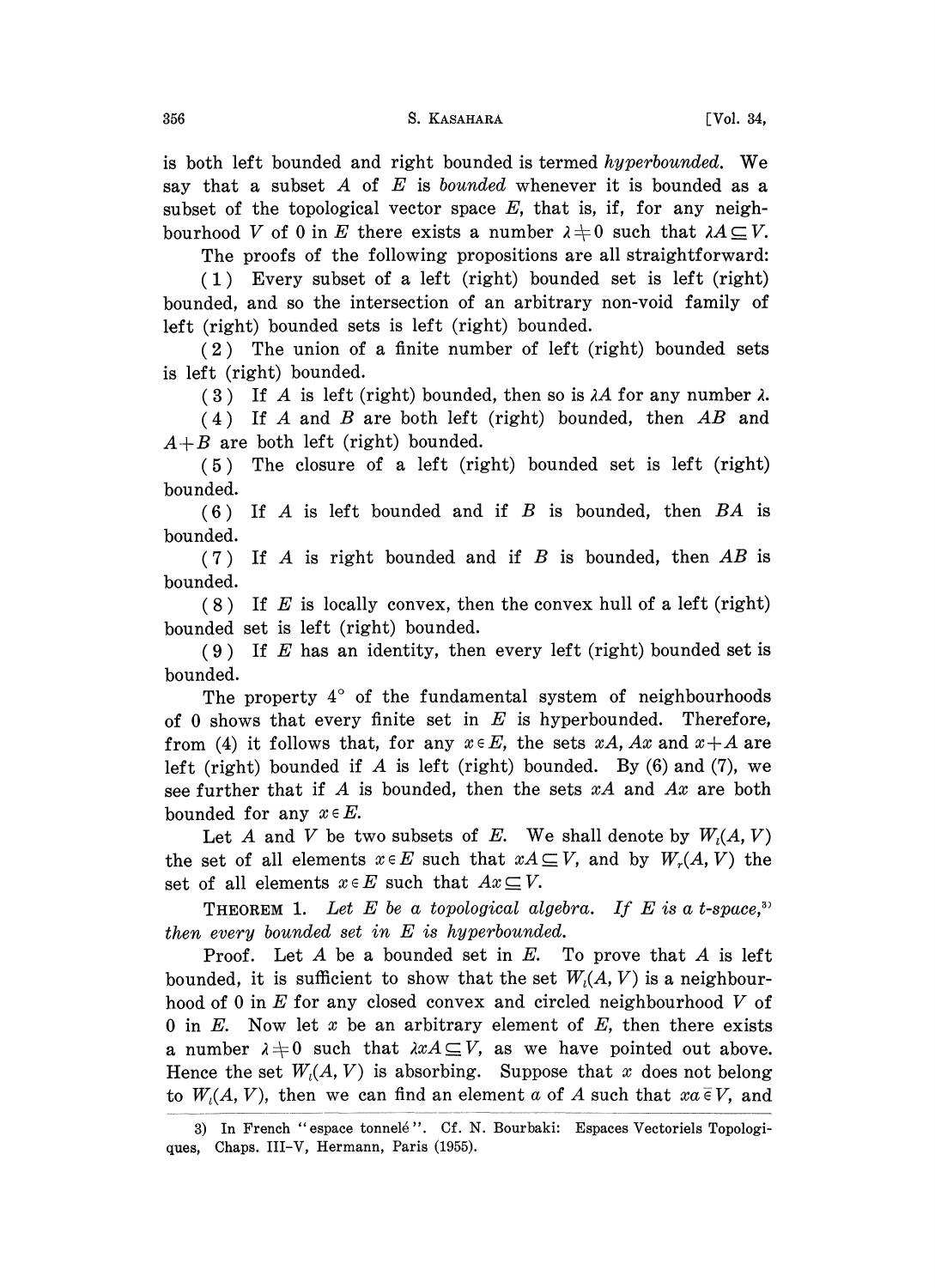so we have  $(xa+U) \wedge V = \phi$  for some neighbourhood U of 0 in E. Take a neighbourhood W of 0 in E for which we have  $Wa \subseteq U$ . Then, for any  $y \in W$ , the set  $(x+y)A$  is not contained in V, since  $(x+W)a$ and V do not meet. In other words,  $x+y$  does not belong to  $W<sub>i</sub>(A, U)$ , proving that  $W_i(A, V)$  is closed in E. Since  $W_i(A, V)$  is convex and circled, this is a neighbourhood of 0 in  $E$ . Similarly, we can prove that the set  $W<sub>r</sub>(A, V)$  is a neighbourhood of 0 in E for each neighbourhood  $V$  of 0 in  $E$ .

A topological algebra  $E$  is said to be *normable* if the topology of  $E$  can be defined by means of a norm with which  $E$  is a normed algebra.

THEOREM 2. Let E be a locally convex Hausdorff topological algebra. Then  $E$  is normable if and only if there exists a neighbourhood of 0 in E which is left (or right) bounded and bounded.

**Proof.** The only if part is obvious. Let  $U$  be the convex circled neighbourhood of 0 which is left bounded and bounded. Then, there exists a neighbourhood V of 0 such that  $VU\subseteq U$ . Since U is bounded, we have  $\lambda U \subseteq V$  for some number  $\lambda + 0$ , and so  $\lambda U \lambda U \subseteq \lambda U$ .

Let S be a set, E a topological algebra, and  $\mathfrak{S}$  a family of subsets of S. The set  $\mathcal{F}(S, E)$  consisting of all mappings of S into E forms an algebra with pointwise definition of the algebraic operations.

**THEOREM 3.** With the notion given above, if  $H$  is a subalgebra of  $\mathcal{F}(S, E)$ , then in order that the topology of uniform convergence on members of  $\mathfrak{S}$  is compatible with the structure of H, it is sufficient that, for any  $u \in H$ , the image of each member of  $\mathfrak{S}$  under u is hyperbounded and bounded.

Proof. It will suffice to show that the ring multiplication in H is separately continuous. Let  $u$  be an element of  $H$ , and  $A$  an arbitrary member of  $\mathfrak{S}$ . Since  $u(A)$  is hyperbounded, we can find, for each neighbourhood V of 0 in E, a neighbourhood U of 0 in E such that  $u(A) U \subseteq V$  and  $Uu(A) \subseteq V$ . But then, we have  $u W(A, U) \subseteq W(A, V)$ and  $W(A, U)u \subseteq W(A, V)$ , where  $W(A, U)$  denotes the set of all  $v \in H$ such that  $v(x) \in U$  for any  $x \in A$ .

Let E be a topological algebra. Let us denote by  $\mathfrak{L}(\mathfrak{N})$  the family of all left (right) bounded sets in E, and by  $\mathfrak{A}(\mathfrak{B})$  a subfamily of  $\mathfrak{L}(\mathfrak{R})$ such that  $xA \in \mathfrak{A}(Ax \in \mathfrak{B})$  for any  $A \in \mathfrak{A}(\in \mathfrak{B})$  and any  $x \in E$ . Then, the family  $\mathfrak{B}$  of all sets of the form  $W<sub>l</sub>(A, V)$ , where  $A \in \mathfrak{A}$  and V runs through the fundamental system of neighbourhoods of 0 in  $E$ , is a fundamental system of neighbourhoods of 0 for a topology compatible with the structure of E. In fact, the family  $\mathfrak B$  satisfies the conditions  $1^{\circ}-4^{\circ}$ . For example,  $2^{\circ}$  follows from the fact that xA is bounded for any  $A \in \mathfrak{A}$ , and  $4^\circ$  is apparent since we have, for any  $W_i(A, U) \in \mathfrak{B}$ ,  $W_i(xA, U)x \subseteq W_i(A, U)$  and  $x W_i(A, V) \subseteq W_i(A, U)$ ,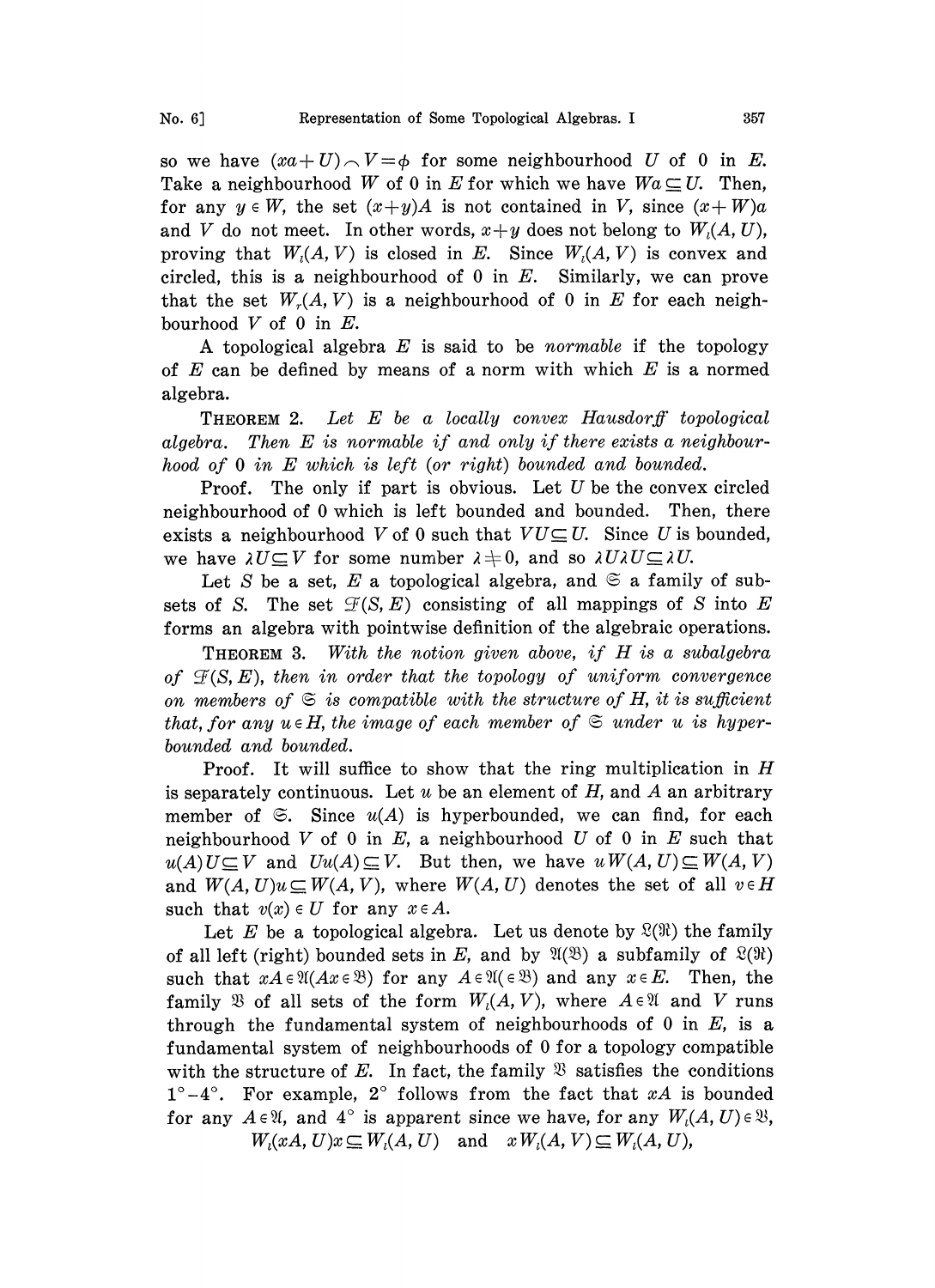by taking a neighbourhood V of 0 in E such that  $xV\subseteq U$ . We shall call this topology the *left*  $\mathfrak{A}\text{-}topology$ . In an analogous way, we define the right  $\mathcal{B}-topology$ . Obviously, these topologies are coarser than the original one of  $E$ . But if  $E$  has an identity and if it belongs to a member of  $\mathfrak{A}(\mathfrak{B})$ , then the left  $\mathfrak{A}$ -topology (right  $\mathfrak{B}$ -topology) is identical with the original topology of  $E$ . If the algebra is locally convex, then the family  $\mathfrak A$  as well as  $\mathfrak B$  can be always supposed to consist of closed, convex and circled sets, and to be such that the closed convex hull of the union of any finite number of the members of  $\mathfrak V$  belongs to  $\mathfrak{A}$ , and that of  $\mathfrak{B}$  to  $\mathfrak{B}$ .

THEOREM 4. With the notion given above, every left bounded set in E is left bounded for any right  $\mathcal{B}-topology$ ; if  $\mathcal{B}'$  is a subfamily of  $\Re$  such that  $BA \in \mathcal{B}$  for any  $A \in \mathcal{B}'$  and any  $B \in \mathcal{B}$ , then every member of  $\mathfrak{B}'$  is right bounded for the right  $\mathfrak{B}\text{-topology}.$ 

 $\sim$  is right countried for the right  $\sim$ -topology.<br>Notice that, similar results hold for the left  $\mathfrak{A}$ -topology.

Proof. Let  $A$  be a left bounded set in  $E$ . Then, for any neighbourhood U of 0 in E, there exists a neighbourhood V of 0 in E such that  $VA \subseteq U$ . Hence, for each  $B \in \mathcal{B}$ , the set  $W_r(B, V)A$  is contained in  $W_r(B, U)$ , proving the first assertion. If  $A \in \mathcal{B}'$ , then we have  $AW_r(BA, U) \subseteq W_r(B, U)$  for any neighbourhood U of 0 in E, and any  $B \in \mathcal{B}$ . Since  $BA \in \mathcal{B}$ , A is right bounded for the right  $\mathcal{B}\text{-topology}$ .

Denote by  $E_{\mathfrak{B}}$  the algebra E with the right  $\mathfrak{B}\text{-topology.}$  Since every  $A \in \mathcal{X}$  is also left bounded in  $E_{\mathcal{B}}$ , we can consider in  $E_{\mathcal{B}}$  the left  $\mathfrak{A}\text{-topology}$ , which we shall call the  $(\mathfrak{A}, \mathfrak{B})\text{-}topology$ .

3. The representation theorems. Let  $X$  be a topological vector space. We denote by  $\mathcal{L}(X, X)$  the set of all continuous linear mappings of  $X$  into itself. This is itself not only a vector space, but also an algebra by defining the ring multiplication of two elements  $u, v$ of  $\mathcal{L}(X, X)$  as follows:  $uv(x)=u(v(x))$  for each  $x \in X$ . A linear mapping of  $X$  into itself is said to be of *finite rank* if its range is a finite dimensional vector subspace of X.

Let  $E$  be an algebra satisfying the following two conditions:

(i) There exists a non-zero element  $a \in E$  such that, for any  $u \in E$  we can find a number  $\lambda$  for which we have  $au\alpha = \lambda a$ .

(ii) For any non-zero elements  $u, v$  of  $E$ , there exists an element  $w \in E$  such that  $uvw + 0$ .

Then, it is not hard to prove that

(i') There exists a non-zero idempotent  $p \in E$  such that, for any element  $u \in E$ , we can find a number  $\lambda$  for which we have  $pup = \lambda p$ . In fact, the conditions  $(i)$  and  $(ii)$  ensure the existence of an element  $v \in E$  such that  $ava = a$ . Then  $p = av$  as well as  $p = va$  possesses the required property, as is easily checked.

For any  $x=up\in Ep$  and any  $y=pv\in pE$ , there exists a unique number  $\lambda$  such that  $yx = pvwp = \lambda p$ ; we put then  $\langle x, y \rangle = \lambda$ . It is easy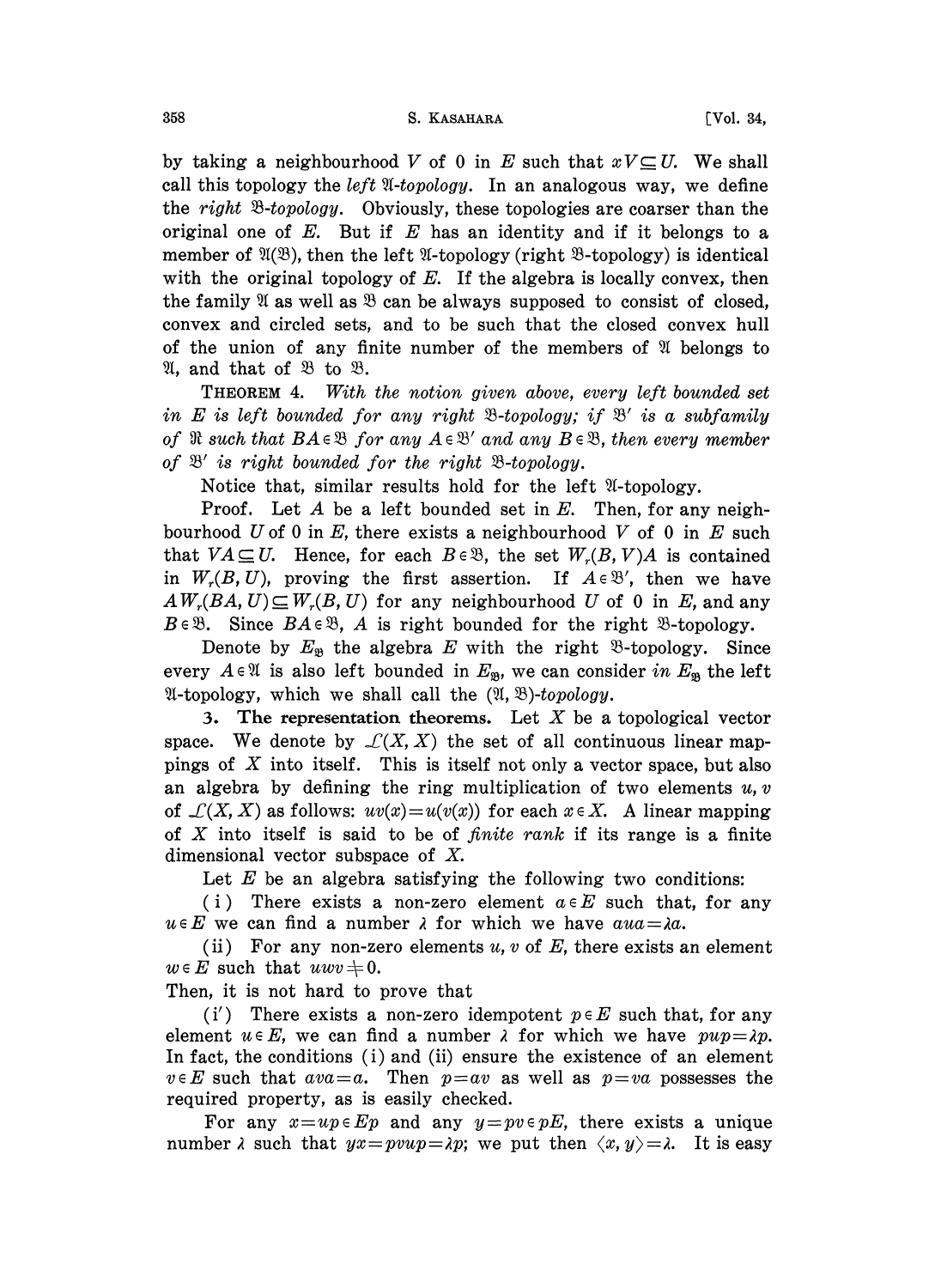to see that the mapping  $(x, y) \rightarrow \langle x, y \rangle$  is a bilinear functional over  $Ep \times pE$ . Now, with respect to the bilinear functional  $\langle x, y \rangle$ , the vector spaces  $Ep$  and  $pE$  constitute a separated dual system, that is, by definition the following conditions are satisfied:

(a) For any non-zero  $x \in E_p$ , there exists  $y \in pE$  such that  $\langle x, y \rangle$  $\pm 0;$ 

(b) For any non-zero  $y \in pE$ , there exists  $x \in Ep$  such that  $\langle x, y \rangle$  $+0.$ 

For, if  $x=up+0$ , then we can find an element  $w \in E$  such that pwup  $\pm 0$ ; and if  $y=pv\pm 0$ , then we have also  $pvwp\pm 0$  for some  $w \in E$ .

Let us denote by  $X$  the vector space  $Ep$  with the weak topology  $\sigma(Ep, pE)$ ,<sup>4)</sup> then X is a locally convex Hausdorff vector space whose dual is pE. Let  $u \in E$ ; and put  $\tilde{u}(x)=ux$  for every  $x \in X$ . It is clear that  $\tilde{u}$  is a linear mapping of X into itself. On the other hand, since  $yu \in pE$  for any  $y \in pE$ , the mapping  $\tilde{u}$  is weakly continuous, and thus  $\tilde{u}$  belongs to  $\mathcal{L}(X, X)$ . As can readily be seen, the mapping  $u \rightarrow \tilde{u}$  of the algebra E onto the subalgebra  $\widetilde{E} = {\widetilde{u}}; u \in E$  of  $\mathcal{L}(X, X)$  is a homomorphism. But this is indeed an isomorphism, since, for any distinct elements u, v of E, there exists an element  $w \in E$  such that  $(u-v)wp \neq 0$ . Now, let  $up \in X$  and let  $pv \in pE$ , then for each  $x=wp \in X$ , we have

$$
\langle x, \, pv \rangle up \! = \! \langle wp, \, pv \rangle up \! = \! u \langle wp, \, pv \rangle p \! = \! upvwp \! = \! upv(x).
$$

This proves that  $\tilde{E}$  contains every mapping of the form  $x \to \langle x, pv \rangle up$ , and so every continuous linear mapping of finite rank. We have thus obtained the following

**THEOREM 5.** If E is an algebra satisfying the conditions  $(i)$  and (ii), then there exists a locally convex Hausdorff vector space  $X$  such that E is isomorphic (algebraically) with a subalgebra of  $\mathcal{L}(X, X)$ containing all continuous linear mappings of finite rank.

The following theorem is now evident.

**THEOREM** 6. If E is an algebra satisfying the condition  $(i')$ , then there exists a locally convex vector space  $X$  such that  $E$  is homomorphic (algebraically) with a subalgebra of  $\mathcal{L}(X, X)$  containing all continuous linear mappings of finite rank.

In the above consideration, let us suppose further that  $E$  is a Hausdorff topological algebra. Then there exists a neighbourhood  $U$ of 0 in E such that  $\lambda p \in U$  when and only when  $|\lambda| \leq 1$ . Let  $y_1, y_2$ ,  $\cdots$ ,  $y_m$  be a finite set of points of pE, then we can find a neighbourhood V of 0 in E for which we have  $y_iV\subseteq U$   $(i=1, 2, \dots, m)$ . Hence

 $(y_1, y_2, \dots, y_m)^\circ = \{x \in X; \ |\langle x, y_i \rangle| \leq 1 \ \text{ for } i = 1, 2, \dots, m\} \ = \{x \in Ep; \ y_i x \in U \ \text{ for } \ i = 1, 2, \dots, m\} \supseteq V$ 

 ${x \in E_p; y_ix \in U \text{ for } i=1, 2, \dots, m} \supseteq V \supseteq E_p.$ 

It follows that, if  $x_1, x_2, \dots, x_n \in X$ , then the image of the set  $W_1(\lbrace x_1, x_2, \ldots, x_n \rbrace)$  $x_2,\dots, x_n$ , V) under the mapping  $u\rightarrow \widetilde{u}$  is contained in the set  $W(\lbrace x_1, x_2, \rbrace)$  $\cdots$ ,  $x_n$ ,  $(y_1, y_2, \dots, y_m)^0$ .<sup>5)</sup> Since the set  $W_1((x_1, x_2, \dots, x_n), V)$  is a neigh-

4) For this notation, see N. Bourbaki: Loc. cit.

<sup>5)</sup> Let  $A$  and  $V$  be two subsets of a topological vector space  $X$ . Then we denote by  $W(A, V)$  the set of all  $u \in \mathcal{L}(X, X)$  such that  $u(A) \subseteq V$ .